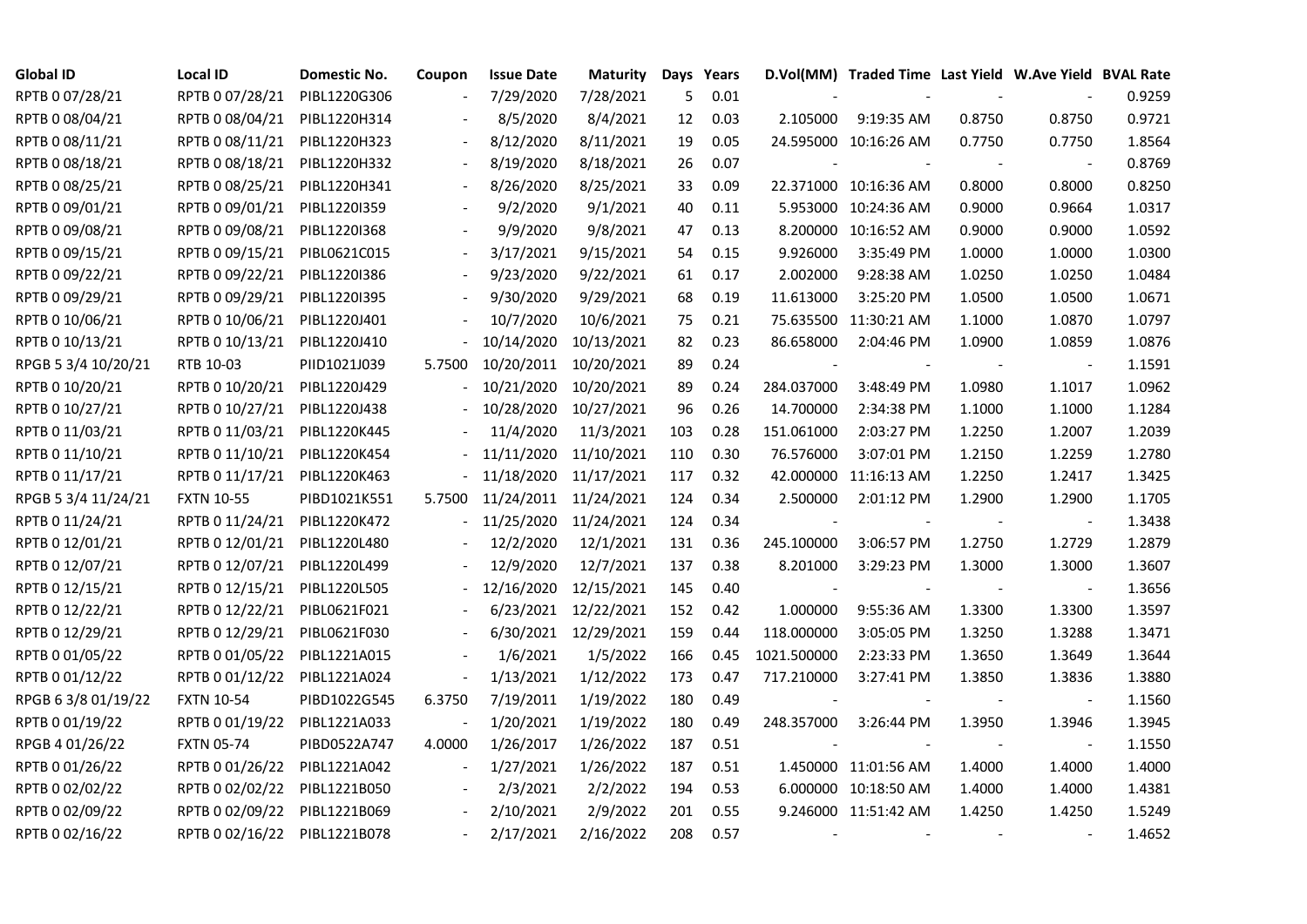| <b>Global ID</b>     | <b>Local ID</b>   | Domestic No. | Coupon                   | <b>Issue Date</b>     | <b>Maturity</b> |     | Days Years |            | D.Vol(MM) Traded Time Last Yield W.Ave Yield BVAL Rate |        |                          |        |
|----------------------|-------------------|--------------|--------------------------|-----------------------|-----------------|-----|------------|------------|--------------------------------------------------------|--------|--------------------------|--------|
| RPTB 0 02/23/22      | RPTB 0 02/23/22   | PIBL1221B087 |                          | 2/24/2021             | 2/23/2022       | 215 | 0.59       |            |                                                        |        |                          | 1.4433 |
| RPTB 0 03/02/22      | RPTB 0 03/02/22   | PIBL1221C095 |                          | 3/3/2021              | 3/2/2022        | 222 | 0.61       |            |                                                        |        |                          | 1.4531 |
| RPTB 0 03/09/22      | RPTB 0 03/09/22   | PIBL1221C102 | $\overline{\phantom{a}}$ | 3/10/2021             | 3/9/2022        | 229 | 0.63       |            |                                                        |        |                          | 1.4598 |
| RPGB 15 03/14/22     | <b>FXTN 20-02</b> | PIBD2022C021 | 15.0000                  | 3/14/2002             | 3/14/2022       | 234 | 0.64       |            |                                                        |        | $\blacksquare$           | 1.3386 |
| RPTB 0 03/16/22      | RPTB 0 03/16/22   | PIBL1221C111 | $\bar{\phantom{a}}$      | 3/17/2021             | 3/16/2022       | 236 | 0.65       |            |                                                        |        |                          | 1.4667 |
| RPTB 0 03/23/22      | RPTB 0 03/23/22   | PIBL1221C120 |                          | 3/24/2021             | 3/23/2022       | 243 | 0.67       |            |                                                        |        |                          | 1.4596 |
| RPTB 0 03/30/22      | RPTB 0 03/30/22   | PIBL1221C139 | $\blacksquare$           | 3/31/2021             | 3/30/2022       | 250 | 0.68       |            |                                                        |        | $\overline{\phantom{a}}$ | 1.4592 |
| RPTB 0 04/06/22      | RPTB 0 04/06/22   | PIBL1221D147 |                          | 4/7/2021              | 4/6/2022        | 257 | 0.70       |            |                                                        |        | $\blacksquare$           | 1.4878 |
| RPTB 0 04/13/22      | RPTB 0 04/13/22   | PIBL1221D156 |                          | 4/14/2021             | 4/13/2022       | 264 | 0.72       |            | 100.000000 10:40:31 AM                                 | 1.4550 | 1.4550                   | 1.4550 |
| RPTB 0 04/20/22      | RPTB 0 04/20/22   | PIBL1221D165 | $\overline{\phantom{a}}$ | 4/21/2021             | 4/20/2022       | 271 | 0.74       |            | 2.000000 10:56:34 AM                                   | 1.5050 | 1.5050                   | 1.4850 |
| RPTB 0 04/27/22      | RPTB 0 04/27/22   | PIBL1221D174 | $\overline{\phantom{a}}$ | 4/28/2021             | 4/27/2022       | 278 | 0.76       | 58.900000  | 2:25:41 PM                                             | 1.5000 | 1.4788                   | 1.4750 |
| RPTB 0 05/04/22      | RPTB 0 05/04/22   | PIBL1221E182 |                          | 5/5/2021              | 5/4/2022        | 285 | 0.78       |            | 87.100000 11:40:56 AM                                  | 1.5200 | 1.5131                   | 1.5545 |
| RPTB 0 05/11/22      | RPTB 0 05/11/22   | PIBL1221E191 |                          | 5/12/2021             | 5/11/2022       | 292 | 0.80       |            |                                                        |        | $\overline{\phantom{a}}$ | 1.5600 |
| RPTB 0 05/18/22      | RPTB 0 05/18/22   | PIBL1221E208 |                          | 5/19/2021             | 5/18/2022       | 299 | 0.82       |            | 86.000000 11:41:00 AM                                  | 1.5200 | 1.5200                   | 1.5351 |
| RPTB 0 05/25/22      | RPTB 0 05/25/22   | PIBL1221E217 |                          | 5/26/2021             | 5/25/2022       | 306 | 0.84       |            | 36.000000 11:40:55 AM                                  | 1.5250 | 1.5250                   | 1.5511 |
| RPTB 0 06/01/22      | RPTB 0 06/01/22   | PIBL1221F225 |                          | 6/2/2021              | 6/1/2022        | 313 | 0.86       | 4.037000   | 2:30:50 PM                                             | 1.5650 | 1.5650                   | 1.5500 |
| RPTB 0 06/08/22      | RPTB 0 06/08/22   | PIBL1221F234 |                          | 6/9/2021              | 6/8/2022        | 320 | 0.88       |            |                                                        |        |                          | 1.5731 |
| RPTB 0 06/15/22      | RPTB 0 06/15/22   | PIBL1221F243 | $\blacksquare$           | 6/16/2021             | 6/15/2022       | 327 | 0.90       |            | 3.500000 10:36:17 AM                                   | 1.5660 | 1.5527                   | 1.5762 |
| RPTB 0 06/22/22      | RPTB 0 06/22/22   | PIBL1221F252 | $\frac{1}{2}$            | 6/23/2021             | 6/22/2022       | 334 | 0.91       |            |                                                        |        | $\overline{\phantom{a}}$ | 1.5943 |
| RPTB 0 06/29/22      | RPTB 0 06/29/22   | PIBL1221F261 | $\blacksquare$           | 6/30/2021             | 6/29/2022       | 341 | 0.93       | 7.180000   | 2:32:09 PM                                             | 1.5700 | 1.5700                   | 1.5855 |
| RPGB 4 3/4 07/04/22  | <b>FXTN 03-24</b> | PIBD0322G247 | 4.7500                   | 7/4/2019              | 7/4/2022        | 346 | 0.95       | 21.500000  | 2:24:20 PM                                             | 1.5300 | 1.5300                   | 1.4224 |
| RPTB 0 07/06/22      | RPTB 0 07/06/22   | PIBL1221G279 |                          | 7/7/2021              | 7/6/2022        | 348 | 0.95       | 43.930000  | 2:31:11 PM                                             | 1.5650 | 1.6074                   | 1.6155 |
| RPTB 0 07/13/22      | RPTB 0 07/13/22   | PIBL1221G288 |                          | 7/14/2021             | 7/13/2022       | 355 | 0.97       | 17.400000  | 2:37:38 PM                                             | 1.5950 | 1.5950                   | 1.5957 |
| RPTB 0 07/20/22      | RPTB 0 07/20/22   | PIBL1221G297 | $\blacksquare$           | 7/21/2021             | 7/20/2022       | 362 | 0.99       | 173.763000 | 3:48:45 PM                                             | 1.6005 | 1.5905                   | 1.6110 |
| RPGB 4 7/8 08/02/22  | <b>FXTN 10-56</b> | PIBD1022H562 | 4.8750                   | 8/2/2012              | 8/2/2022        | 375 | 1.03       |            |                                                        |        | $\overline{\phantom{a}}$ | 1.5591 |
| RPGB 4 3/4 09/13/22  | <b>FXTN 10-57</b> | PIBD1022I570 | 4.7500                   | 9/13/2012             | 9/13/2022       | 417 | 1.14       |            |                                                        |        |                          | 1.6124 |
| RPGB 12 3/4 10/17/22 | <b>FXTN 20-03</b> | PIBD2022J033 | 12.7500                  | 10/17/2002 10/17/2022 |                 | 451 | 1.24       |            |                                                        |        | $\blacksquare$           | 1.6555 |
| RPGB 4 5/8 12/04/22  | RTB 05-11         | PIID0522L114 | 4.6250                   | 12/4/2017             | 12/4/2022       | 499 | 1.37       | 215.200000 | 3:22:07 PM                                             | 1.7500 | 1.7379                   | 1.7425 |
| RPGB 4 12/06/22      | <b>FXTN 10-58</b> | PIBD1022L585 | 4.0000                   | 12/6/2012             | 12/6/2022       | 501 | 1.37       |            | 200.000000 11:16:15 AM                                 | 1.6750 | 1.6750                   | 1.6912 |
| RPGB 4 3/8 02/11/23  | RTB 03-10         | PIID0323B101 | 4.3750                   | 2/11/2020             | 2/11/2023       | 568 | 1.56       | 119.110000 | 2:02:27 PM                                             | 1.8400 | 1.7654                   | 1.7886 |
| RPGB 13 02/20/23     | <b>FXTN 20-04</b> | PIBD2023B048 | 13.0000                  | 2/20/2003             | 2/20/2023       | 577 | 1.58       |            |                                                        |        |                          | 1.8153 |
| RPGB 5 1/2 03/08/23  | <b>FXTN 05-75</b> | PIBD0523C752 | 5.5000                   | 3/8/2018              | 3/8/2023        | 593 | 1.62       |            |                                                        |        | $\overline{\phantom{a}}$ | 1.7072 |
| RPGB 3 1/2 04/21/23  | <b>FXTN 07-58</b> | PIBD0723D588 | 3.5000                   | 4/21/2016             | 4/21/2023       | 637 | 1.74       | 82.000000  | 3:54:30 PM                                             | 1.9000 | 1.9250                   | 1.8741 |
| RPGB 11 7/8 05/29/23 | <b>FXTN 20-05</b> | PIBD2023E054 | 11.8750                  | 5/29/2003             | 5/29/2023       | 675 | 1.85       |            |                                                        |        |                          | 1.9399 |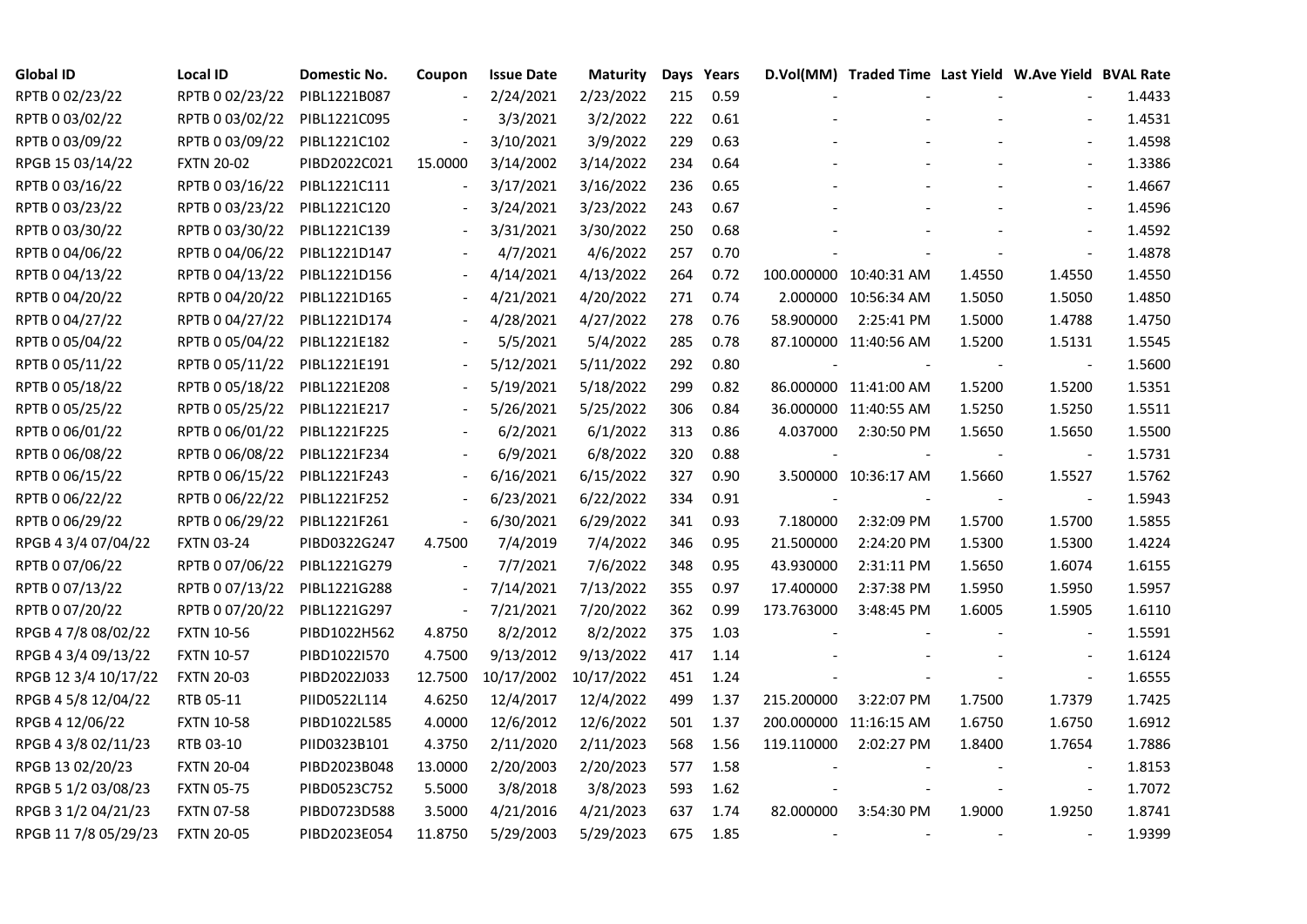| <b>Global ID</b>     | <b>Local ID</b>   | Domestic No. | Coupon  | <b>Issue Date</b> | <b>Maturity</b>  |     | Days Years | D.Vol(MM)   | Traded Time Last Yield W.Ave Yield BVAL Rate |                |                          |        |
|----------------------|-------------------|--------------|---------|-------------------|------------------|-----|------------|-------------|----------------------------------------------|----------------|--------------------------|--------|
| RPGB 3 1/4 08/15/23  | RTB 10-04         | PIID1023H046 | 3.2500  | 8/15/2013         | 8/15/2023        | 753 | 2.06       | 8.140000    | 3:50:30 PM                                   | 2.2500         | 2.0985                   | 2.0387 |
| RPGB 2 3/8 09/10/23  | <b>FXTN 03-25</b> | PIBD0323I252 | 2.3750  | 9/10/2020         | 9/10/2023        | 779 | 2.13       | 3.310000    | 3:21:07 PM                                   | 2.0500         | 2.0465                   | 2.1036 |
| RPGB 11 3/8 10/23/23 | <b>FXTN 20-06</b> | PIBD2023J068 | 11.3750 | 10/23/2003        | 10/23/2023       | 822 | 2.25       |             |                                              | $\sim$         | $\blacksquare$           | 2.0744 |
| RPGB 2 3/8 03/09/24  | RTB 03-11         | PIID0324C115 | 2.3750  | 3/9/2021          | 3/9/2024         | 960 | 2.63       | 1561.468000 | 3:40:25 PM                                   | 2.3250         | 2.3274                   | 2.3289 |
| RPGB 6 1/4 03/12/24  | RTB 05-12         | PIID0524C129 | 6.2500  | 3/12/2019         | 3/12/2024        | 963 | 2.64       |             | 66.700000 11:51:01 AM                        | 2.3400         | 2.3190                   | 2.3122 |
| RPGB 4 1/2 04/20/24  | <b>FXTN 07-59</b> | PIBD0724D595 | 4.5000  | 4/20/2017         | 4/20/2024 1,002  |     | 2.74       |             | 0.700000 11:29:02 AM                         | 2.3200         | 2.3200                   | 2.2786 |
| RPGB 12 3/8 06/03/24 | <b>FXTN 20-07</b> | PIBD2024F075 | 12.3750 | 6/3/2004          | 6/3/2024 1,046   |     | 2.86       |             |                                              |                | $\overline{\phantom{a}}$ | 2.3213 |
| RPGB 12 7/8 08/05/24 | <b>FXTN 20-08</b> | PIBD2024H086 | 12.8750 | 8/5/2004          | 8/5/2024 1,109   |     | 3.04       |             |                                              |                | $\overline{\phantom{a}}$ | 2.3827 |
| RPGB 4 1/8 08/20/24  | <b>FXTN 10-59</b> | PIBD1024H595 | 4.1250  | 8/20/2014         | 8/20/2024 1,124  |     | 3.08       |             | 1.110000 11:38:03 AM                         | 2.4400         | 2.4400                   | 2.5447 |
| RPGB 4 1/4 10/17/24  | <b>FXTN 05-76</b> | PIBD0524J762 | 4.2500  | 10/17/2019        | 10/17/2024 1,182 |     | 3.24       |             | 0.700000 11:46:54 AM                         | 2.3700         | 2.3700                   | 2.3725 |
| RPGB 13 3/4 11/11/24 | <b>FXTN 20-09</b> | PIBD2024K091 | 13.7500 | 11/11/2004        | 11/11/2024 1,207 |     | 3.31       |             |                                              |                | $\blacksquare$           | 2.4698 |
| RPGB 5 3/4 04/12/25  | FXTN 07-61        | PIBD0725D618 | 5.7500  | 4/12/2018         | 4/12/2025 1,359  |     | 3.72       |             |                                              |                | $\blacksquare$           | 2.6750 |
| RPGB 12 1/8 04/14/25 | <b>FXTN 20-10</b> | PIBD2025D103 | 12.1250 | 4/14/2005         | 4/14/2025 1,361  |     | 3.73       |             |                                              |                | $\omega$                 | 2.6067 |
| RPGB 2 5/8 08/12/25  | RTB 05-13         | PIID0525H130 | 2.6250  | 8/12/2020         | 8/12/2025 1,481  |     | 4.06       | 3155.029000 | 3:58:27 PM                                   | 2.5800         | 2.5864                   | 2.5833 |
| RPGB 3 5/8 09/09/25  | <b>FXTN 10-60</b> | PIBD10251608 | 3.6250  | 9/9/2015          | 9/9/2025 1,509   |     | 4.13       | 400.000000  | 3:48:27 PM                                   | 2.6000         | 2.6047                   | 2.6063 |
| RPGB 12 1/8 10/20/25 | <b>FXTN 20-11</b> | PIBD2025J116 | 12.1250 | 10/20/2005        | 10/20/2025 1,550 |     | 4.24       |             |                                              |                |                          | 2.7691 |
| RPGB 18 1/4 11/29/25 | <b>FXTN 25-01</b> | PIBD2525K015 | 18.2500 | 11/29/2000        | 11/29/2025 1,590 |     | 4.35       |             |                                              |                | $\overline{\phantom{a}}$ | 2.8021 |
| RPGB 10 1/4 01/19/26 | <b>FXTN 20-12</b> | PIBD2026A122 | 10.2500 | 1/19/2006         | 1/19/2026 1,641  |     | 4.49       |             |                                              |                | $\bar{\phantom{a}}$      | 2.8443 |
| RPGB 6 1/4 02/14/26  | <b>FXTN 07-62</b> | PIBD0726B627 | 6.2500  | 2/14/2019         | 2/14/2026 1,667  |     | 4.56       |             | 3.200000 11:41:30 AM                         | 2.8300         | 2.8300                   | 2.6956 |
| RPGB 3 3/8 04/08/26  | <b>FXTN 05-77</b> | PIBD0526D772 | 3.3750  | 4/8/2021          | 4/8/2026 1,720   |     | 4.71       | 850.000000  | 3:58:24 PM                                   | 2.8100         | 2.8135                   | 2.8142 |
| RPGB 3 1/2 09/20/26  | RTB 10-05         | PIID1026I057 | 3.5000  | 9/20/2016         | 9/20/2026 1,885  |     | 5.16       | 17.650000   | 2:38:44 PM                                   | 3.2600         | 3.2552                   | 3.2624 |
| RPGB 6 1/4 10/20/26  | RTB 15-01         | PIID1526J019 | 6.2500  | 10/20/2011        | 10/20/2026 1,915 |     | 5.24       |             |                                              |                | $\sim$                   | 3.0823 |
| RPGB 8 12/07/26      | <b>FXTN 20-13</b> | PIBD2026L139 | 8.0000  | 12/7/2006         | 12/7/2026 1,963  |     | 5.37       |             |                                              |                |                          | 3.0990 |
| RPGB 5 3/8 03/01/27  | RTB 15-02         | PIID1527C023 | 5.3750  | 3/1/2012          | 3/1/2027 2,047   |     | 5.60       |             |                                              |                | $\overline{\phantom{a}}$ | 3.1593 |
| RPGB 4 3/4 05/04/27  | <b>FXTN 10-61</b> | PIBD1027E617 | 4.7500  | 5/4/2017          | 5/4/2027 2,111   |     | 5.78       | 1315.000000 | 3:59:16 PM                                   | 3.1900         | 3.1971                   | 3.1955 |
| RPGB 8 5/8 09/06/27  | <b>FXTN 20-14</b> | PIBD2027I140 | 8.6250  | 9/6/2007          | 9/6/2027 2,236   |     | 6.12       |             |                                              |                | $\blacksquare$           | 3.2917 |
| RPGB 6 1/4 03/22/28  | <b>FXTN 10-63</b> | PIBD1028C635 | 6.2500  | 3/22/2018         | 3/22/2028 2,434  |     | 6.66       | 150.000000  | 9:51:43 AM                                   | 3.4750         | 3.4750                   | 3.5038 |
| RPGB 3 5/8 04/22/28  | <b>FXTN 07-64</b> | PIBD0728D649 | 3.6250  | 4/22/2021         | 4/22/2028 2,465  |     | 6.75       | 3993.146000 | 3:52:55 PM                                   | 3.6250         | 3.6265                   | 3.6258 |
| RPGB 9 1/2 12/04/28  | <b>FXTN 20-15</b> | PIBD2028L151 | 9.5000  | 12/4/2008         | 12/4/2028 2,691  |     | 7.37       |             |                                              |                |                          | 3.5441 |
| RPGB 67/8 01/10/29   | <b>FXTN 10-64</b> | PIBD1029A644 | 6.8750  | 1/10/2019         | 1/10/2029 2,728  |     | 7.47       |             |                                              |                | $\sim$                   | 3.5796 |
| RPGB 8 3/4 05/27/30  | <b>FXTN 20-16</b> | PIBD2030E166 | 8.7500  | 5/27/2010         | 5/27/2030 3,230  |     | 8.84       |             |                                              |                | $\overline{\phantom{a}}$ | 3.7657 |
| RPGB 2 7/8 07/09/30  | <b>FXTN 10-65</b> | PIBD1030G655 | 2.8750  | 7/9/2020          | 7/9/2030 3,273   |     | 8.96       | 246.500000  | 3:49:45 PM                                   | 3.6800         | 3.7031                   | 3.7076 |
| RPGB 12 1/2 07/28/30 | <b>FXTN 25-02</b> | PIBD2530G029 | 12.5000 | 7/28/2005         | 7/28/2030 3,292  |     | 9.01       |             |                                              |                |                          | 3.7884 |
| RPGB 11 1/4 01/26/31 | <b>FXTN 25-03</b> | PIBD2531A032 | 11.2500 | 1/26/2006         | 1/26/2031 3,474  |     | 9.51       |             |                                              | $\blacksquare$ | $\sim$                   | 3.8439 |